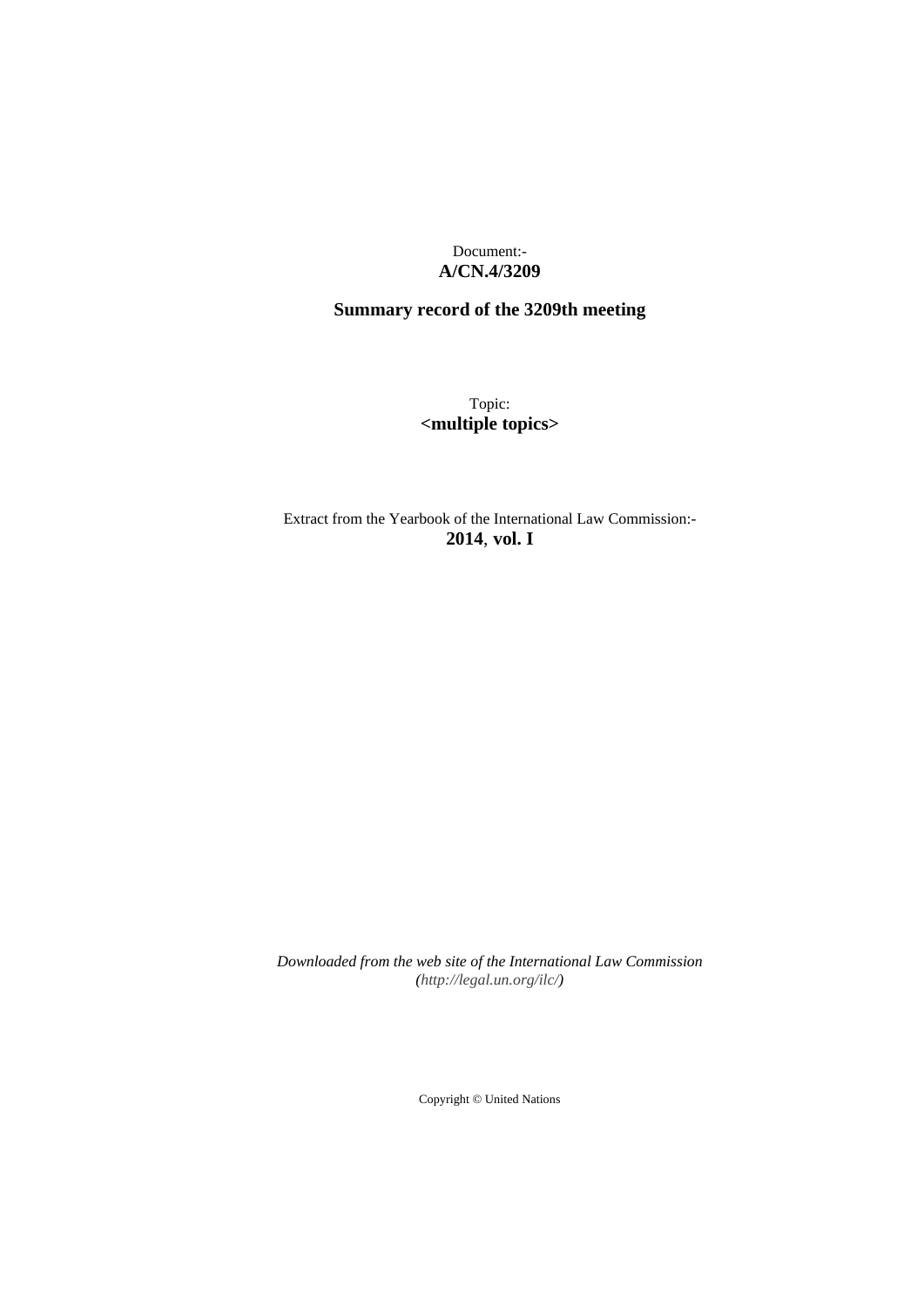had completely different legal consequences. The 1969 Vienna Convention was based on the notion that the original intentions of the authors of treaties were expressed primarily in the texts of treaties, and it was up to those who interpreted treaties to elucidate those intentions. The International Court of Justice had repeatedly emphasized that the interpreter's task was not to review treaties or to bring up things they did not contain.

56. The Special Rapporteur's conclusion that the possibility of modifying a treaty by subsequent practice was not generally recognized was, in many respects, justified. Nevertheless, if it was recognized in a specific case that a treaty had been modified by subsequent agreements and subsequent practice, such agreements should be considered, not as a means of interpretation under article 31, paragraph 3, of the 1969 Vienna Convention, but as agreements on amendments under article 39 of that Convention. If, when applying the treaty, the need arose for an evolutive interpretation through subsequent agreements and subsequent practice, it was an indication that the treaty needed to be reviewed. Updating a treaty through the formal process of amendment would then clarify the text and reflect the changes in the parties' understanding of their obligations since the time of signature.

57. In conclusion, he agreed that the draft conclusions should be referred to the Drafting Committee.

*The meeting rose at 11.40 a.m.*

## **3209th MEETING**

*Thursday, 22 May 2014, at 10 a.m.*

*Chairperson*: Mr. Kirill GEVORGIAN

*Present*: Mr. Caflisch, Mr. Candioti, Mr. Comissário Afonso, Mr. El-Murtadi Suleiman Gouider, Ms. Escobar Hernández, Mr. Forteau, Mr. Hassouna, Mr. Hmoud, Ms. Jacobsson, Mr. Kamto, Mr. Kittichaisaree, Mr. Laraba, Mr. Murase, Mr. Murphy, Mr. Niehaus, Mr. Nolte, Mr. Park, Mr. Peter, Mr. Petrič, Mr. Saboia, Mr. Singh, Mr. Šturma, Mr. Tladi, Mr. Vázquez-Bermúdez, Mr. Wako, Mr. Wisnumurti, Sir Michael Wood.

**Subsequent agreements and subsequent practice in relation to the interpretation of treaties (***continued***) (A/CN.4/666, Part II, sect. A, A/CN.4/671, A/CN.4/L.833)**

[Agenda item 6]

#### Second report of the Special Rapporteur (*concluded*)

1. The CHAIRPERSON invited the Special Rapporteur on subsequent agreements and subsequent practice in relation to the interpretation of treaties to summarize the debate on his second report (A/CN.4/671).

2. Mr. NOLTE (Special Rapporteur) said that he had endeavoured to formulate the draft conclusions as normatively as possible, but that the diversity of international jurisprudence and State practice made it difficult to identify very clear rules. However, there were some patterns from which general conclusions could be derived that would help interpreters. Such help might consist of describing the approach adopted by the international courts and tribunals when confronted with subsequent agreements and practice. For example, the way in which the International Court of Justice dealt with the issue provided important guidance for the interpreter. The proposed draft conclusions were thus not purely descriptive. In order to avoid any misunderstandings, the Commission might prefer to call the draft text "guidelines", as proposed by Mr. Niehaus and Mr. Murase.

3. The proposal to distinguish more clearly the role played by articles 31 and 32 of the 1969 Vienna Convention was acceptable, provided that the principle of the unity of the process of interpretation was preserved and that reference was made to article 32 where necessary. It could also be pointed out, as proposed by Sir Michael Wood, that article 32 was applicable not only in a subsidiary fashion but also systematically in order to confirm the meaning resulting from the application of article 31.

With reference to draft conclusion 6, Mr. Murphy had expressed the view, based on considerable research, that application and interpretation were two entirely separate and distinguishable operations. However, many examples could be cited to show that, on the contrary, the two operations overlapped to some extent, and therefore the interpreter's attention was simply drawn to the fact that application of a treaty always involved some degree of interpretation. He supported Mr. Murphy's proposal to emphasize more clearly the content of article 31, paragraph 3 (*a*), which pushed the interpreter more towards agreements that were happening on the ground, as well as Mr. Forteau's proposal to specify that a subsequent agreement or subsequent practice might serve not only to clarify the terms of the treaty but also other means of interpretation, such as the object and purpose of the treaty. It might also be possible to find a better expression than "other considerations" at the end of the draft conclusion, as suggested by Mr. Niehaus.

5. Draft conclusion 7 repeated the content of article 31 of the 1969 Vienna Convention for the very purpose of explaining it in more detail. The other criteria cited by Mr. Forteau could be mentioned, but it would be difficult to take the further step of concluding, as Mr. Forteau had proposed, that the specificity of a particular practice always had significant value for the purpose of interpretation. Mr. Hmoud's proposal to indicate that practice should be specific to the treaty seemed to go in the right direction, however. The references to specificity, value and form could also be merged in one draft conclusion. The Drafting Committee should also consider the proposal by Mr. Murphy and Ms. Escobar-Hernández to replace the word "value" with "weight".

6. As far as draft conclusion 8 was concerned, he agreed that the formulation "concordant, common and consistent" was perhaps excessively prescriptive. He would propose new wording that would also take account of Mr. Hmoud's proposal that practice should be sufficiently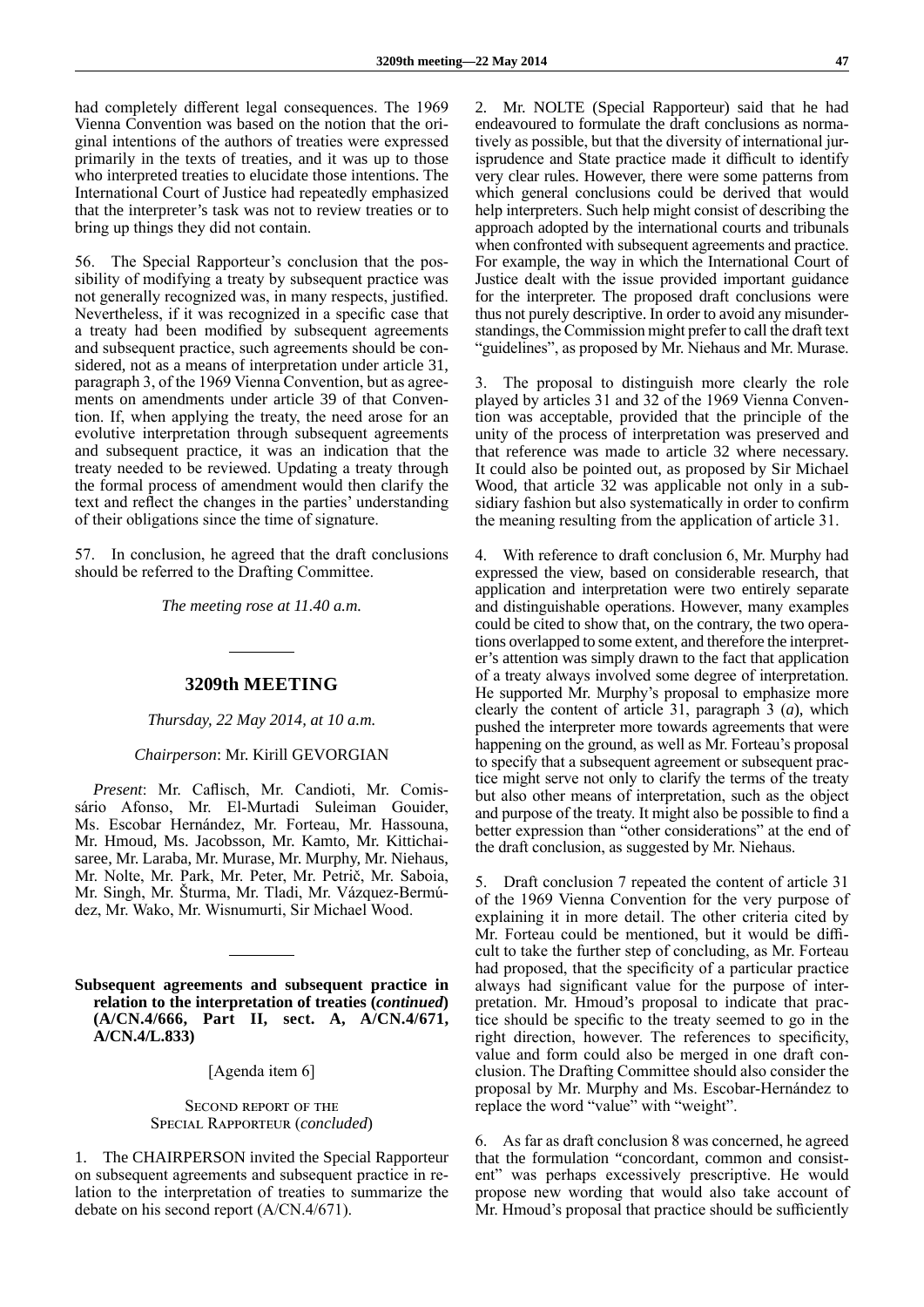frequent. The rules on the burden of proof could also be addressed, given that it was closely linked to the value of a subsequent agreement or subsequent practice, as had been noted by Mr. Forteau.

7. Several members had taken issue with the proposition made in draft conclusion 9—although it was based on the commentary to draft conclusion 4 that had already been adopted by the Commission—to the effect that a subsequent agreement under article 31, paragraph 3 (*a*), of the 1969 Vienna Convention need not be binding. If subsequent agreements had necessarily to be binding, the Convention would have attributed them stronger legal force. The report of the WTO Appellate Body on the *United States—Measures Affecting the Production and Sale of Clove Cigarettes* case, also mentioned by Mr. Forteau, had not stated that in order to be qualified as a subsequent agreement the Doha Ministerial Declaration needed to be binding, but that it clearly expressed a common understanding and was not merely hortatory.<sup>110</sup> Furthermore, there was no indication that the Commission or the States assembled at the United Nations Conference on the Law of Treaties had considered a subsequent agreement under article 31, paragraph 3 (*a*), of the 1969 Vienna Convention to have a different legal effect than an agreement established by virtue of subsequent practice. Of course, the interpreter was bound to "take into account" subsequent agreements or subsequent practice; however, that obligation did not derive from the necessarily binding nature of subsequent conduct, but from the Convention itself. Mr. Kamto had rightly noted that, in the *Kasikili/Sedudu Island (Botswana/Namibia)* case, cited in the second report to highlight the need for parties to reach an agreement on the interpretation of a treaty, the International Court of Justice had not confirmed that a subsequent agreement must not be binding. Conversely, it had not expressed the position, in that case or any other, that agreements must be binding. In order to conclude what appeared to be a false debate, perhaps the formulation proposed by Mr. Hmoud could be used, namely that an agreement under article 31, paragraph 3, of the 1969 Vienna Convention produced legal effects and, to that extent, it was binding.

8. Mr. Park and Mr. Murphy had quite rightly raised the question of whether a distinction should be made between agreements under article 31, paragraph 3 (*a*), and under article 31, paragraph 3 (*b*), of the 1969 Vienna Convention, but that distinction had already been made in draft conclusion 4 and its accompanying commentary. The purpose of draft conclusion 9 was to identify what the two paragraphs had in common, namely the agreement between the parties regarding the interpretation of the treaty. With regard to silence, it did not seem appropriate to explore the concepts of estoppel, preclusion and prescription, as proposed by Mr. Kamto. The proposal by Mr. Murphy and Sir Michael Wood to move paragraph 3 of draft conclusion 9 to draft conclusion 6 should be examined.

9. As the general thrust of draft conclusion 10 had been supported, he proposed that the Commission consider the issue of parties to treaties establishing international organizations, raised by Sir Michael, at a later date. Mr. Murase and Mr. Park had made the point that, as conferences of

States parties operated under different rules, they could not be treated as a single category. In order to take account of that very diversity, the primacy of the applicable rules of procedure was recognized in subparagraph 2 and a broad definition of the term "conference of States parties" was used in subparagraph 1. As proposed by Mr. Murase, it could perhaps be explained that the interpreter had ample room to take into account specific provisions governing the operation of a conference of States parties when assessing the effect of a decision it had taken. He questioned the appropriateness of making a distinction, as proposed by Mr. Murphy, between conferences specially charged with assessing implementation of a treaty and those undertaking a review of the treaty itself. A treaty was not necessarily interpreted expressly, but could be interpreted implicitly during its implementation. The doubts expressed by Ms. Escobar Hernández with regard to the expression "agreement in substance" in subparagraph 3 did not seem justified, as the importance of the distinction between the form and the substance was grounded in international case law. The Commission might wish to consider the possible effects of decisions of conferences of States parties beyond their contribution to the interpretation of a treaty, as proposed by Mr. Gómez Robledo, provided that it did not stray from the topic. The fact that some conferences of States parties, such as the Conference of the Parties to the United Nations Framework Convention on Climate Change, did not operate under rules of procedure should be highlighted more clearly.

10. Some members had expressed doubts as to whether draft conclusion 11 fell within the scope of the project, while others believed, on the contrary, that it was necessary to address the question of a possible modification of a treaty by a subsequent agreement or by subsequent practice. He had taken care to formulate the draft conclusion so that it fell within the scope of the topic, namely the interpretation of treaties; however, the distinction between interpretation and modification arose frequently in practice and should thus be brought to the interpreter's attention. The possible effect of the intention to modify or amend the treaty on the scope and range of possible interpretations should be examined, referring if necessary to the possibility of an evolutive interpretation, as proposed by Mr. Gómez Robledo. As draft conclusions 7, 8 and 11 were closely connected, the Drafting Committee might consider merging some of their provisions.

# Protection of the atmosphere<sup>111</sup> **(A/CN.4/666, Part II, sect. I, A/CN.4/667**<sup>112</sup>**)**

## [Agenda item 11]

#### First report of the Special Rapporteur

The CHAIRPERSON invited Mr. Murase, Special Rapporteur on the protection of the atmosphere, to introduce his first report (A/CN.4/667).

<sup>110</sup> *United States—Measures Affecting the Production and Sale of Clove Cigarettes*, para. 267.

<sup>111</sup> At its sixty-third session (2011), the Commission included the topic in its long-term programme of work (*Yearbook … 2011*, vol. II (Part Two), p. 175, para. 365, and annex II). At its sixty-fifth session (2013), the Commission included the topic in its programme of work and appointed Mr. Shinya Murase Special Rapporteur for the topic (*Yearbook … 2013*, vol. II (Part Two), p. 78, para. 168).

<sup>112</sup> Reproduced in *Yearbook … 2014*, vol. II (Part One).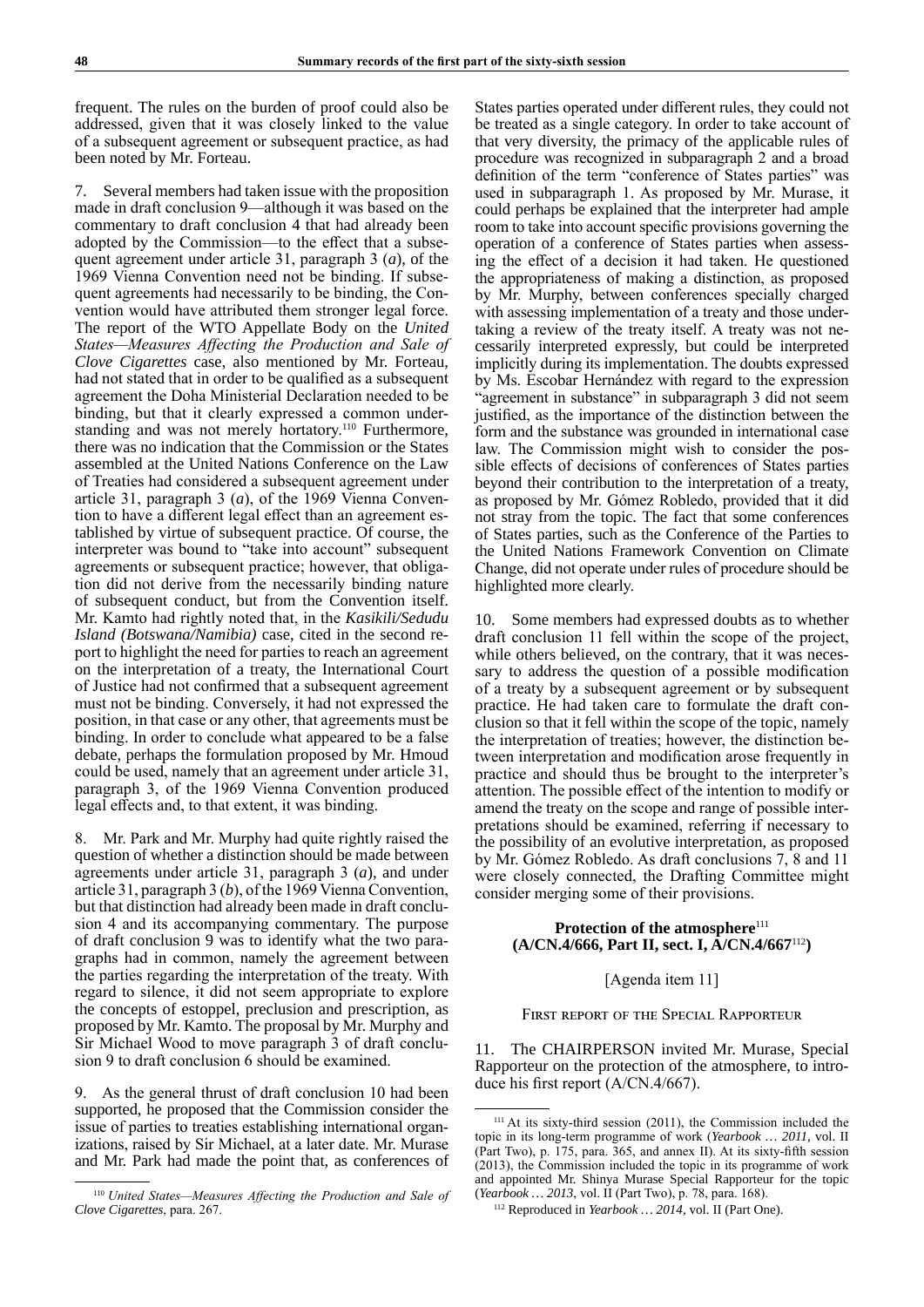12. Mr. MURASE (Special Rapporteur) recalled that, while the inclusion of the topic in the Commission's programme of work had been strongly supported by a number of States in the Sixth Committee, other delegations had expressed doubts as to its feasibility owing to the highly technical and politically sensitive nature of the topic in light of ongoing negotiations in that area. In order to address those concerns, the Commission had agreed to include the topic subject to an "understanding";<sup>113</sup> however, there was nothing to prevent it from discussing issues that were not being dealt with in any political negotiations or from examining existing treaty practice from the perspective of customary international law, particularly as it would not seek to fill the gaps in specialized treaties by proposing a set of draft articles. Furthermore, since the effectiveness of the mechanisms established by those treaties was relative and varied depending on the region, the difficulties faced in applying those treaties should be identified. Consequently, the Commission's objective should be to elaborate non-binding draft guidelines. Some States, however, had expressed the view that a redefinition of the 2013 "understanding" would be unavoidable at a later stage of the project. In any case, the choice of topic was appropriate because the protection of the atmosphere was a pressing concern for the international community and there was abundant evidence of State practice; moreover, it was essentially a legal issue, which meant that the Commission would not be at risk of interfering in the political domain. Far from being ill suited to deal with issues of special regimes, the Commission was in fact best placed in the United Nations to address those issues from the perspective of general international law and thus to avoid the fragmentation of international law. In addition, on the basis of article 16 (*e*) of its statute, the Commission could consult with scientific organizations and individual experts, which it had already done.

13. As to the background provided in chapter I of his first report, the Special Rapporteur recalled that the arbitral award made in 1941 in the *Trail Smelter* case had laid the foundations of the law in relation to transboundary air pollution. Since the 1980s, the legal framework in relation to the protection of the atmosphere had been supplemented by the Convention on long-range transboundary air pollution, as well as other multilateral instruments dealing with different aspects of the deterioration of the atmosphere, particularly tropospheric transboundary air pollution, stratospheric ozone depletion and climate change. However, no convention covering the protection of the atmosphere as a whole had been concluded to date, despite efforts to that end by the intergovernmental conference held in Ottawa in February 1989114 and the growing recognition of the law of the atmosphere by the international community over the past 30 years.

14. The law relating to the protection of the atmosphere was based both on specialized conventions and on a variety of international case law, ranging from the *Trail Smelter* case to the *Whaling in the Antarctic* case and the *Nuclear Tests (Australia* v. *France)* and *Nuclear Tests* 

*(New Zealand* v. *France)* cases, which had given rise to the possibility of recognizing an *actio popularis* in that area. Other sources included non-binding instruments and domestic legislation and case law. Those sources were important in determining whether the rules and principles relating to the protection of the atmosphere were established customary law and thus ripe for codification or emergent customary law, in which case the Commission would work on its progressive development.

15. The draft guidelines proposed in the first report were general in nature and contained definitions. They were thus preceded by a description of the physical characteristics of the atmosphere, together with diagrams, which highlighted the fragility of the atmosphere and its importance for human survival as a limited, scarce natural resource. The movement of the atmosphere around the Earth—atmospheric circulation—inevitably resulted in the dispersion of airborne substances, particularly pollutants and greenhouse gases, and made the atmosphere a fluctuating and dynamic mass, which meant that it could not be treated in same way as airspace.

16. Draft guideline 1 (Use of terms) provided a legal definition of the atmosphere for the purposes of the guidelines, taking account of both its physical characteristics and its functional aspect.

17. Draft guideline 2 (Scope of the guidelines) defined the scope of the draft guidelines, limiting it to atmospheric degradation caused by human activities—whose effects on the atmosphere were often indirect, as had been demonstrated by the nuclear accidents at Chernobyl and Fukushima—and specifying that it covered both the natural and human environment, as well as the two causes of atmospheric degradation, namely the introduction into the atmosphere of deleterious substances and the alteration of the atmosphere. The question of specific substances that could cause atmospheric degradation would not be addressed; however, the interlinkages between the topic at hand and other relevant fields of international law, such as the law of the sea, commercial law and human rights law, would be taken into account.

18. Draft guideline 3 (Legal status of the atmosphere) contained a "without prejudice" clause to expressly protect the sovereignty of States over their airspace, as provided for under applicable international law, which was justified on the basis of the different nature of airspace and the atmosphere. He considered that the atmosphere was an essential natural resource, as set forth in draft guideline 3, but that it could be depleted, even if it was not exploitable in the ordinary sense of the word, and that it should thus be preserved. He suggested that the concept of "shared natural resources" could be applied to the problem of bilateral or regional transboundary pollution, and that of "common natural resources" to global environment issues relating to the atmosphere. However, for the legal characterization of the atmosphere and its protection, he would not apply the concepts of "common property" or *res communis*, which was too spatial, or "common heritage of humankind", which implied the collective management of problems related to the atmosphere and would thus be premature. Instead, the more moderate but more comprehensive concept of

<sup>113</sup> *Yearbook … 2013*, vol. II (Part Two), p. 78, para. 168.

<sup>114</sup> See "Protection of the atmosphere: statement of the Meeting of Legal and Policy Experts, Ottawa, Ontario, Canada, February 22, 1989", *American University Journal of International Law and Policy*, vol. 5, No. 2 (Winter 1990), pp. 529–542.